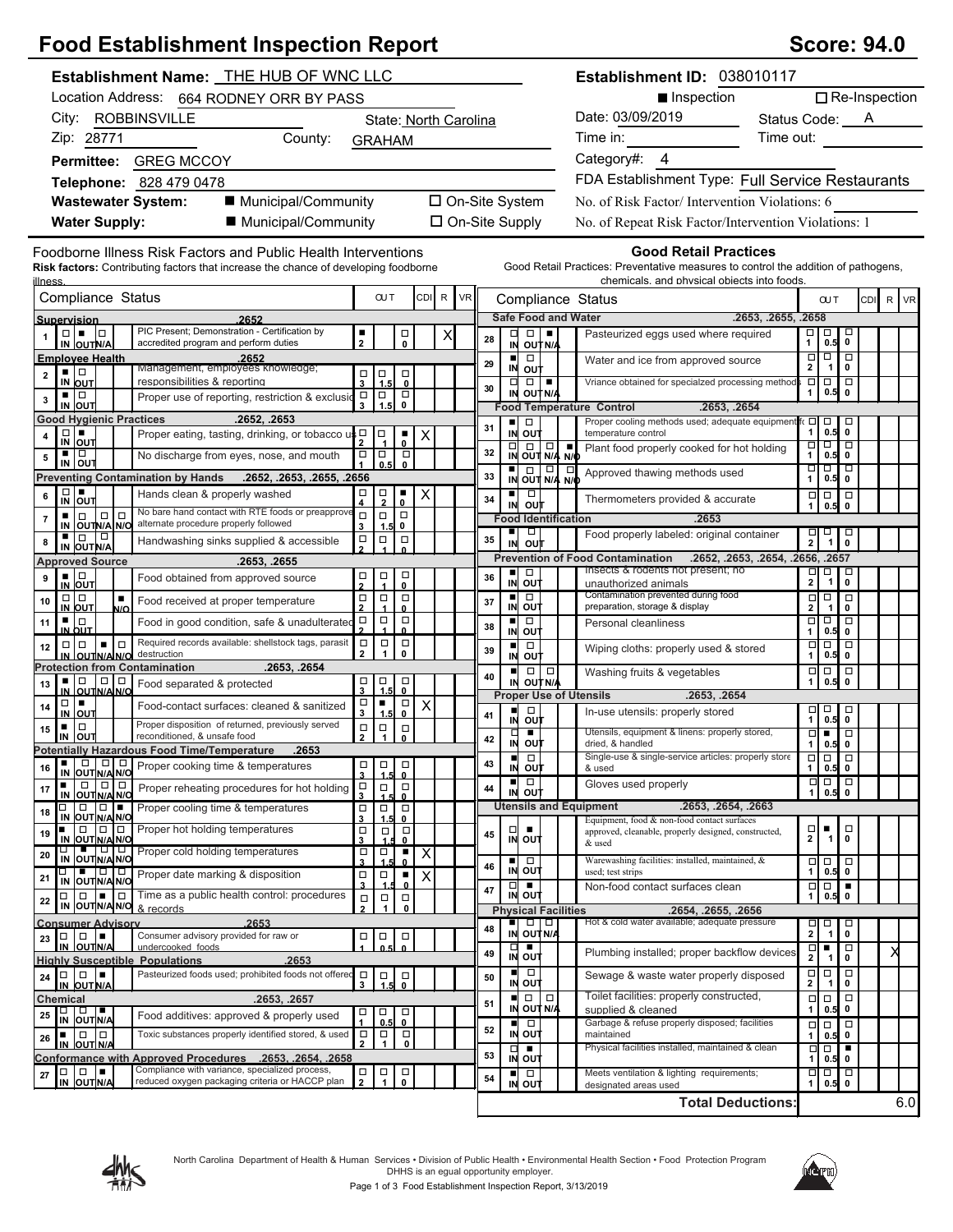## **Comment Addendum to Food Establishment Inspection Report**

| Establishment Name: THE HUB OF WNC LLC            | <b>Establishment ID:</b>                                |
|---------------------------------------------------|---------------------------------------------------------|
| 664 RODNEY ORR BY PASS<br>Location Address:       | Date: 03/09/2019<br>038010117                           |
| ROBBINSVILLE<br>State: NC<br>City:                | Re-Inspection<br>Inspection<br>П<br>٠<br>Status Code: A |
| <b>GRAHAM</b><br>28771<br>County:<br>Zip:         | Visit<br>П<br>4<br>Category#:                           |
| <b>Wastewater System:</b><br>■Municipal/Community | Verification<br>П<br>$\Box$ On-Site System              |
| <b>Water Supply:</b><br>■ Municipal/Community     | Name Change<br>п<br>$\Box$ On-Site Supply               |
| <b>GREG MCCOY</b><br><b>Permittee:</b>            | <b>Status Change</b>                                    |
| 828 479 0478<br>Telephone:                        | Pre-Opening Visit<br>П                                  |
|                                                   | Other                                                   |

| <b>TEMP ERATURE O BSERV ATIONS</b> |      |                            |       |                      |      |
|------------------------------------|------|----------------------------|-------|----------------------|------|
| It em/Loc at ion                   | Temp | It em/Loc at ion           | Te mp | <b>Item/Location</b> | Temp |
| Sausage/FCT                        | 176  | Chilli/ 2 door reach in    | 37    |                      |      |
| Chilli/Reheat 1.5 hours            | 170  | Pull Pork/ 2 door reach in | 40    |                      |      |
| Baked Beans/reheat 1.5 hours       | 166  | Hot Water/ 3 comp          | 137   |                      |      |
| Meatloaf/ prep top                 | 46   |                            |       |                      |      |
| Pasta/prep top                     | 40   |                            |       |                      |      |
| ham/ prep top                      | 39   |                            |       |                      |      |
| toast/in toaster after bare        | 170  |                            |       |                      |      |
| hand contact                       | 170  |                            |       |                      |      |
|                                    |      |                            |       |                      |      |

| <b>Observations and Corrective Actions</b> |                                                                                                                             |  |  |  |
|--------------------------------------------|-----------------------------------------------------------------------------------------------------------------------------|--|--|--|
| <b>Item Number</b>                         | Violations cited in this report must be corrected within the time frames below, or as stated in sections 8-405.11 of the fo |  |  |  |
| 01                                         | NOT IN COMPLIANCE; REPEAT VIOLATION;2-102.12 At least one food worker present shall                                         |  |  |  |
|                                            | have food safety certification. Neither the PIC nor the other employee had such certification.<br>Repeat                    |  |  |  |
| 04                                         | NOT IN COMPLIANCE; CORRECTED DURING INSPECTION;2-401.11 Employee drinks shall be                                            |  |  |  |
|                                            | covered and stored below customer food clean utensils or equipment. An open drink was on top                                |  |  |  |
|                                            | of the microwave. CDI. No points taken                                                                                      |  |  |  |
| 06                                         | NOT IN COMPLIANCE; CORRECTED DURING INSPECTION;2-301.14 Cooks shall wash their                                              |  |  |  |
|                                            | hands after handling raw proteins and before donning gloves. The cook broke eggs and then put                               |  |  |  |
|                                            | on gloves without washing his hands. CDI, by having him properly wash his hands. No points                                  |  |  |  |
| 14                                         | NOT IN COMPLIANCE; CORRECTED DURING INSPECTION;4-703.11 Buckets of sanitizer for                                            |  |  |  |
|                                            | wiping cloths shall be maintained at the proper strength. The bleach sanitizer bucket had no                                |  |  |  |
|                                            | bleach in it. CDI by PIC who remixed with solution between 50-200 ppm.                                                      |  |  |  |
| 20                                         | NOT IN COMPLIANCE; CORRECTED DURING INSPECTION;3-501.16 The 41 degree cold holding                                          |  |  |  |
|                                            | requirement is now mandatory. Meatloaf was 46 degrees on the prep top. Do not fill above the                                |  |  |  |
|                                            | chill line as other items were below 41 degrees. Also the milk cooler was 44 degrees. CDI                                   |  |  |  |
|                                            | by PIC who turned unit down                                                                                                 |  |  |  |
| 21                                         | NOT IN COMPLIANCE: CORRECTED DURING INSPECTION: 3-501.18: PHF cannot be cold held                                           |  |  |  |
|                                            | more than 7 days. One pack of sliced turkey was past its dispose date of 3-8. CDI by PIC who                                |  |  |  |
|                                            | threw away. N points taken                                                                                                  |  |  |  |
| 42                                         | NOT IN COMPLIANCE; 4-904.11 Obtain wrapped spoons and forks if they are to be offered                                       |  |  |  |
|                                            | in drawers to the public                                                                                                    |  |  |  |
| 45                                         | NOT IN COMPLIANCE;4-205.10; Crock pots shall be commercially rated. A household<br>crock pot was in use.                    |  |  |  |
| 47                                         | NOT IN COMPLIANCE;4-601-11 Clean ice machine. Small spots of mold were found. no points taken                               |  |  |  |
| 49                                         | NOT IN COMPLIANCE: 5-203-13 A service sink shall be installed to dump mop water.                                            |  |  |  |
|                                            | Repeat item; REPEAT VIOLATION                                                                                               |  |  |  |
| 53                                         | NOT IN COMPLIANCE;6-201.11 Repair the floor under the stove. No points taken.                                               |  |  |  |
|                                            | Repaint wall behind clean dish shelving.                                                                                    |  |  |  |

## **Additional Comments**